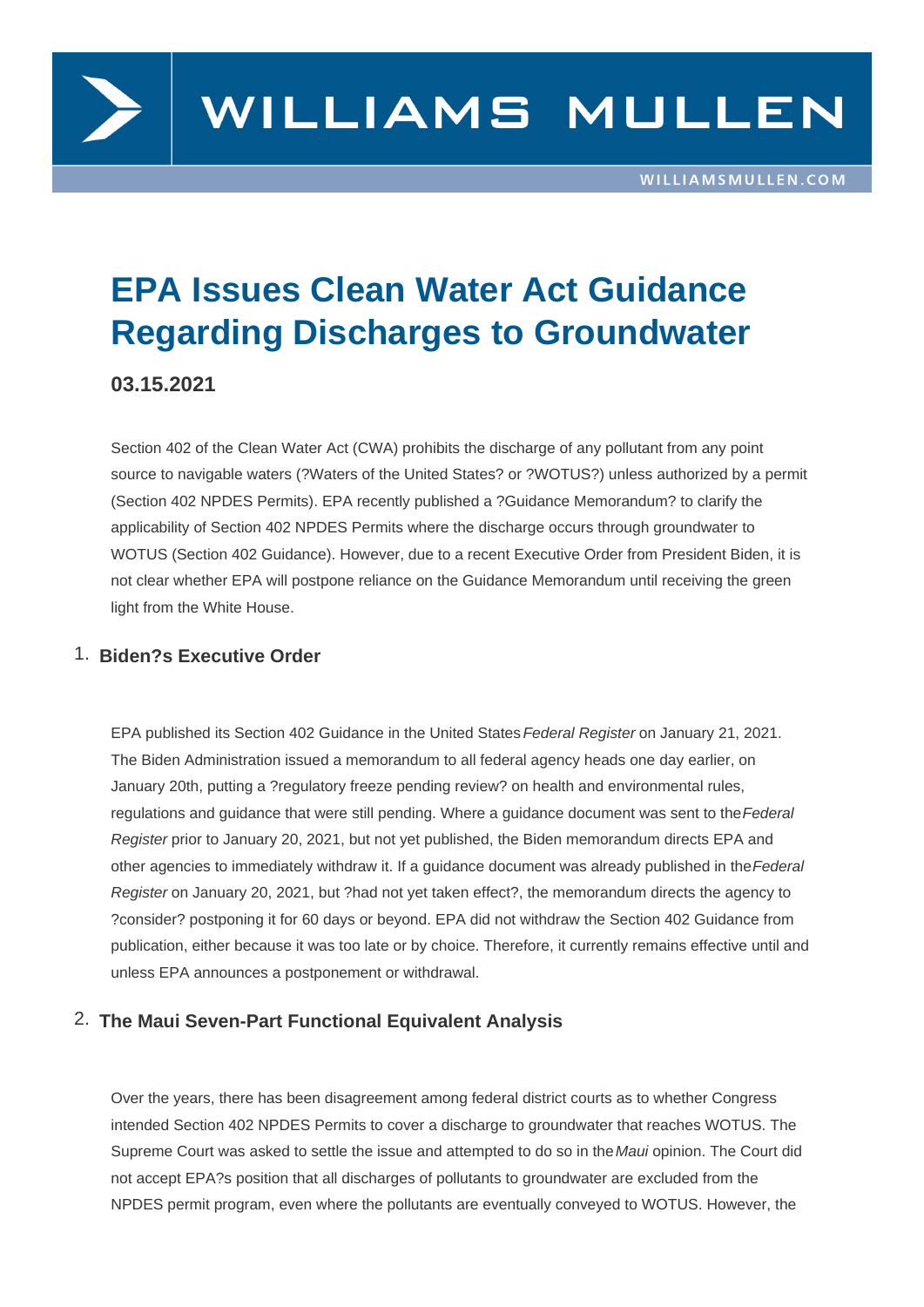Court also rejected the Ninth Circuit?s ?overly broad? interpretation holding that where pollutants found in WOTUS are ?fairly traceable? to a discharge to groundwater, the NPDES permitting program applies.

Instead, the Supreme Court held that Section 402 NPDES permits apply only if the discharge of pollutants to WOTUS via groundwater is "the functional equivalent? of a direct discharge (i.e. through a pipe to the waterway). To make a ?functional equivalent? determination, the Court imposed seven factors to be considered: (1) transit time, (2) distance traveled, (3) nature of the material through which the pollutant travels, (4) extent to which the pollutant is diluted or chemically changed as it travels, (5) amount of pollutant entering the WOTUS, (6) manner by or area in which the pollutant enters navigable waters, and (7) degree to which the pollution (at that point) has maintained its specific identity.

## 3. **The EPA Section 402 Guidance**

The EPA Section 402 Guidance is short and non-technical and does little to explain how permitting authorities and the regulated community should interpret and use the seven factors in the Functional Equivalent analysis. Rather, the memo explains why the Court?s opinion is limited in its application to the Section 402 NPDES Permitting scheme and adds an additional factor to the analysis.

#### a. **The Functional Equivalent Analysis is not Always Necessary**

EPA begins the Section 402 Guidance explaining that the Functional Equivalent analysis does not change the overall statutory structure of the Section 402 NPDES permitting scheme. EPA warns regulators not to apply the Functional Equivalent analysis unless they make the threshold determination that there is an actual discharge of pollutants from a point source. Specifically, EPA states that a discharge to groundwater in the vicinity of WOTUS should not be assumed to require a Section 402 permit, stating that the permit program covers ?actual discharges?not potential discharges.? Second, EPA recommends a strong evaluation of whether the discharge is actually ?from a point source? as defined in the CWA. If it is proven through a technical analysis or other evidence that the discharge will not reach WOTUS or that there is no ?point source? where the pollutants originate, the review should end prior to a Functional Equivalent analysis. EPA gives spends no time explaining relevant statutory or regulatory history, guidance, circumstances or case law of significance to illuminate what is, or is not, an ?actual discharge? versus a potential one, or a ?point source? versus another means of discharge, but merely warns that not all circumstances lead to a discharge and not all discharges come from a point source.

#### b. **The EPA Eighth Factor: Design and Performance**

Where the regulators find there is a discharge of pollutants from a point source that will make it to WOTUS via groundwater, EPA warns that ?only a subset? of these discharges are the functional equivalent of a direct discharge. EPA states that, unlike directly discharged pollutants, those discharged to soils and groundwater can change significantly before they make it to WOTUS. EPA suggests that science inform the effect of time, place, and distance traveled and the ways in which pollutant composition or concentration may be materially different as a result of the journey from discharge, to